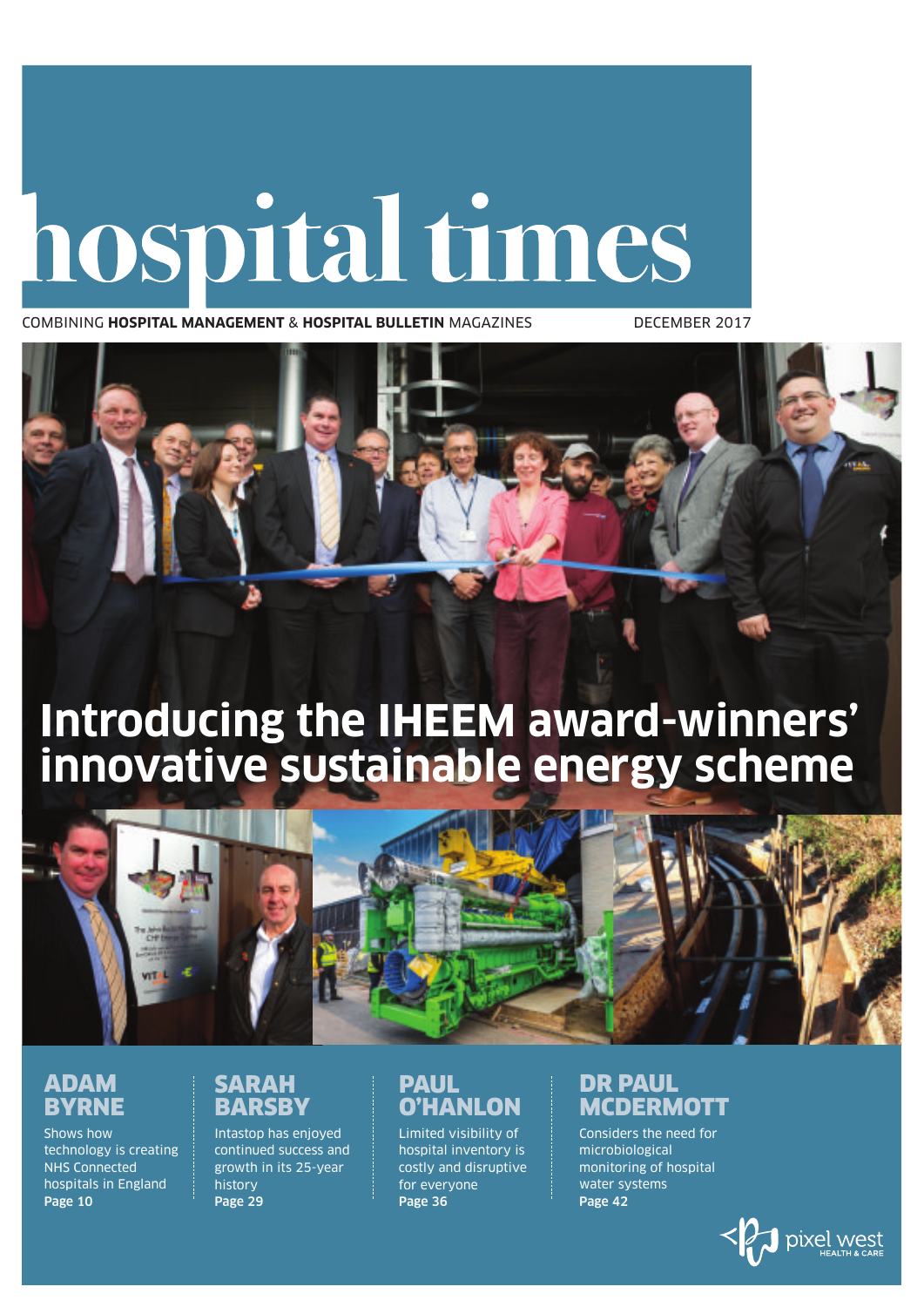# **spotlightonexcellence**

# **Introducing the IHEEM award-winners' innovative sustainable energy scheme**

escribing the first month's performance of the IHEEM Sustainable Achievement Award-**DESPENSE SERVING SERVING SERVING SCHOOLS SUSSEM SURFACE SURFACE SURFACE SURFACE SURFACE SURFACE SURFACE SURFACE SURFACE SURFACE SURFACE SURFACE SURFACE SURFACE SURFACE SURFACE SURFACE SURFACE SURFACE SURFACE SURFACE SURFA** Hospitals NHS Foundation Trust, Claire Hennessy, head of operational estates and facilities management, tells *Hospital Times*: "The figures are amazing. It's exceeded our expectations and then a bit more."

The trust is already seeing a significant reduction in its fuel bills. In October 2016 the energy bill for the retained estate across the two sites - John Radcliffe Hospital and Churchill Hospital - was £484,177. In October 2017 the same bill was £252,832.27, a saving of £231,343.03. That's a saving of £7,462 a day in the first month of operation of the combined heat and power (CHP) system. However, these are early days. The data will be carefully monitored over the coming months to get a truer picture.

The innovative £14.8m project, which includes a 2.2km energy link between the two hospitals, has been delivered by the trust's commercial partner Vital Energi under the Carbon Energy Fund (CEF) framework.

Hennessy explains: "This is a new era of sustainable energy provision for the trust. For the first time in decades, we are going into the winter with reliable heat and power, while cutting our CO2 emissions and saving on our energy bills and backlog maintenance.

Previously, the John Radcliffe site had four high temperature hot water boilers from the 1970s. These were subject to continuous issues with their performance and that of the hot water pipework. It was a continual fight.



Mark Bristow, lead project manager for the hospital energy project, by the 2.2km energy link between John Radcliffe and Churchill Hospitals



Claire Hennessy, head of operational estates and facilities management, Oxford University Hospitals NHS Foundation Trust

The Churchill site had heavy oil boilers from the 1960s - Hennessy's "worst nightmare". The oil went to gel when it was cold, it was very difficult to move. It also caused pollution issues in the neighbourhood. The generator was one left behind by the Americans after the Second World War. The trust's team were subjected to delays for any parts as they had to be handmade.

There were problems on a huge scale, at two acute hospitals - too big to undertake as a capital scheme All the services were becoming critical.

"Mervyn Phipps, my predecessor, spoke to CEF and kickstarted the energy scheme with Mark Trumper, the director of estates at the time," says Hennessy. "They went through the tender process and Vital Energi was selected as the preferred bidder in 2013. The basic tender was for replacing the existing plant. Vital came up with the idea of the energy link and the guaranteed savings of £460,000.

"In 2014, Mark asked myself and Edel Wyse, the financial accountant for estates, to prepare the business case. Once we received the trust board and Technical Design Authority approval, it was full steam ahead. That was March 2015."

The team began working with Vital to organise a schedule of work and with CEF to start pulling together the scheduling and the contract. Vital started on site in September 2015, with a view to completing by December 2016."

Early concerns were raised on the digging of the energy link through residential Headington. It became apparent by December 2015 that the trust needed to work closely with the wider community to

achieve a solution that worked for the trust and the community.

Jo Lennon, community and stakeholder liaison, explains:"The scheme was approved by the County Council's Highways Committee, but there were objections from residents. The City Council became involved. Vital had to put in a planning application, the first in the UK. There was a nine-month hiatus for the planning application. No-one could move it any quicker. From the trust's point of view, the delay did not cause any issues in terms of patient care or the final delivery of the scheme.

#### **Engaging with residents**

"During the process we engaged with residents to explain the project and reassure them that the area outside their homes would be properly managed and phased. This went down to individual cases, such as people with mobility issues and sight problems."

Some residents did not understand the project, they thought the entire 2.2km of the energy link was being closed for the nine months. Once they realised the work was being done in sections and that they would be directly affected for three weeks, it became much easier. Temporary car parks were made available at the John Radcliffe and Churchill which only the residents could access while the work outside their homes was completed.

When Vital's engineers started work, it all went very smoothly. The phasing was tight and it all worked perfectly. The trench was built in 30m sections by two dig teams. Each section taking three weeks. So, as promised, the disruption per household was three weeks.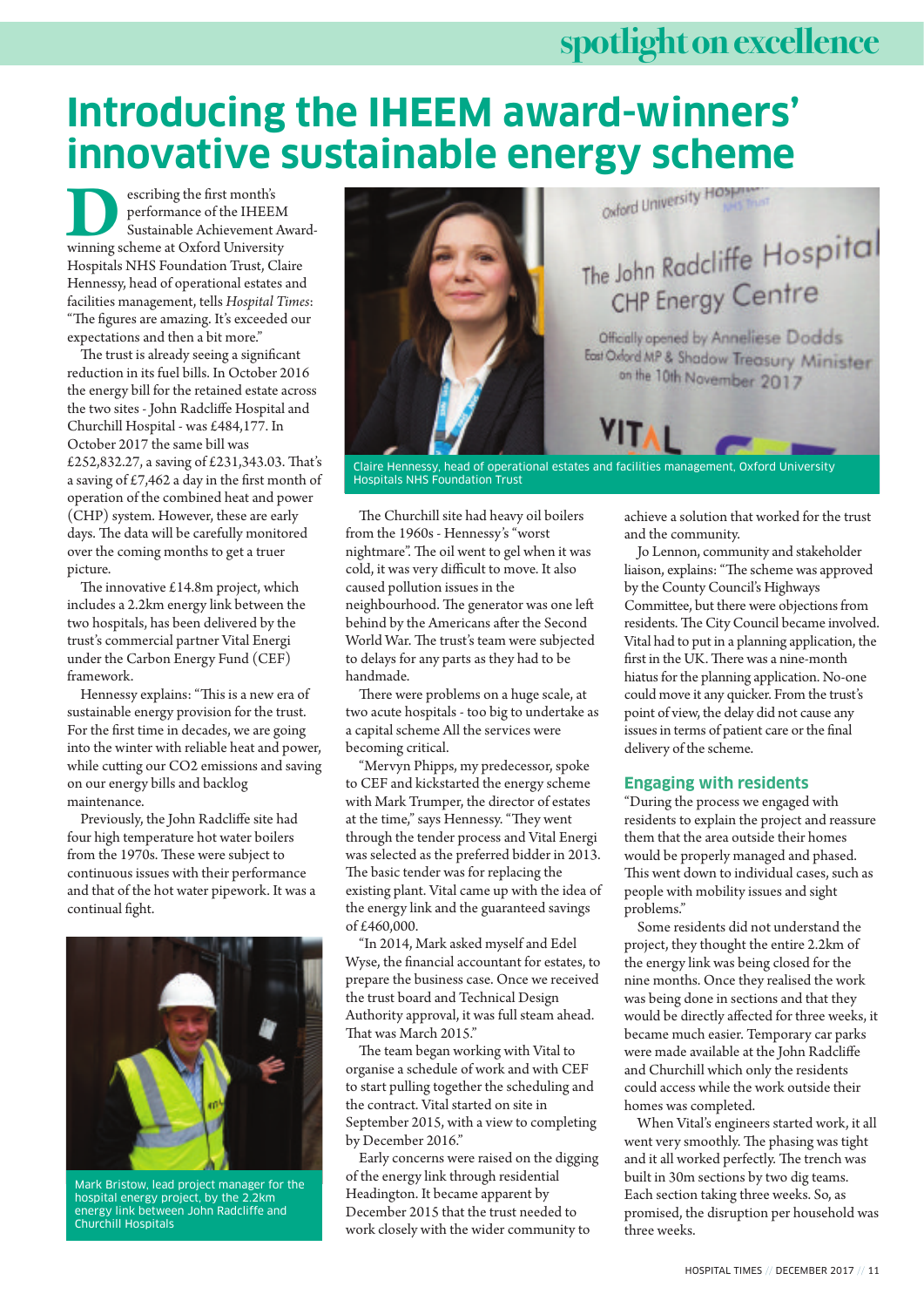## spotlight on excellence

There were concerns that the scheme would cause traffic problems, but the traffic management was very well managed and kept to a minimum. Vital's district heating team were exceptional, very accommodating. They worked over Easter weekend and from 7am to 7pm at London Road, a particularly busy junction.

As a sign of the quality of the Vital engineers' work there have been no remedial road works required since the link was completed.

Hennessy adds: "The care they took with residents was superb, really impressive. They're a very dedicated team.

"The energy link is 2.2km. Amazingly there's only a three-degree heat loss in the water in the pipe. The trench is 1.2m wide with ducts for return heat pipe, HV cables and communications. There are spares for HV and communications if needed.

Describing the energy scheme in more detail, Mark Bristow, lead project manager for the hospital energy project, explains: "The first part of the scheme was the fitting of 7,000 lumens. This gave us savings from the start. The light output is tremendously improved. Staff comment on how much better it is. It enhances the work environment.



Vital Energi's district heating scheme installing the energy link

"The project scope is the replacement of primary plant, heating hot water, that plant then interfacing with our secondary plant in the form of plate heat exchangers. The establishment of the energy link then allows us to transfer energy between the two sites."

The CHP is a 4.5MWe engine providing power to Churchill and John Radcliffe these sites then only needing topping-up by the National Grid during peak hours.

Having this engine has allowed the trust to replace the high voltage switchgear at Churchill with modern switchgear. The HV at Churchill was funded by operational estate capital allocation.



Cutting the tape at the opening ceremony, Anneliese Dodds, East Oxford MP and Shadow Treasury Minister

Also, at John Radcliffe a combination boiler and upgrade to two steam boilers. At Churchill we've installed two new boilers with space for a third, or potential CHP if we wish, and a packaged steam unit.

On both sites there is new pipework from the respective energy centres to various plant rooms, where there are plate heat exchangers. The scheme has also seen the installation and replacement of some gas boilers in outlying areas.

The trust has optimised our BMS. That, combined with Vital Energi's Scada system, is supplying lots of data, enabling the team to see energy usage. This makes it easier to budget and forecast, and aids sustainability management.

The scheme has been an opportunity for the trust to save energy and increase capacity, while reducing emissions by 10,000 tonnes a year. It has also reduced backlog maintenance by £11m over three years.

#### **Replacing two wet cooling towers**

Bristow adds: "As a variation to the contract, we have commissioned Vital to replace two wet cooling towers at John Radcliffe with seven adiabatic cooling towers. Replacing

one of the chillers was always part of the programme. It's a £2.5 million variation which the trust has capital funded.

"We had three old absorption chillers. The new chillers comprise one LTHW, one electric and one HTHW, so we'll have resilience built into the system."

John Radcliffe is quite unusual in that the heat load and the electrical load are the same at 4.5MWe, so we can benefit by a 4.5MWe CHP. At night we can take the full load of John Radcliffe and Churchill. Also, during the night, John Radcliffe has a high electrical load. Churchill does not import any electricity.

Acknowledging the role played by her team, Hennessy explains:"For an operational estates team to deliver this has been a huge undertaking and I'm immensely proud. It was a big decision by the trust to allow the team to do this rather than a capital team or a contractor. It was a key part in formulating the close working relationship with Vital and maintaining the services. Our team took ownership of the project.

"From my perspective, by enabling me to free-up the team from this work, we're able to focus on other areas within the trust. We can start to become more proactive, rather than reactive."



Delivering the 4.5MWe CHP engine